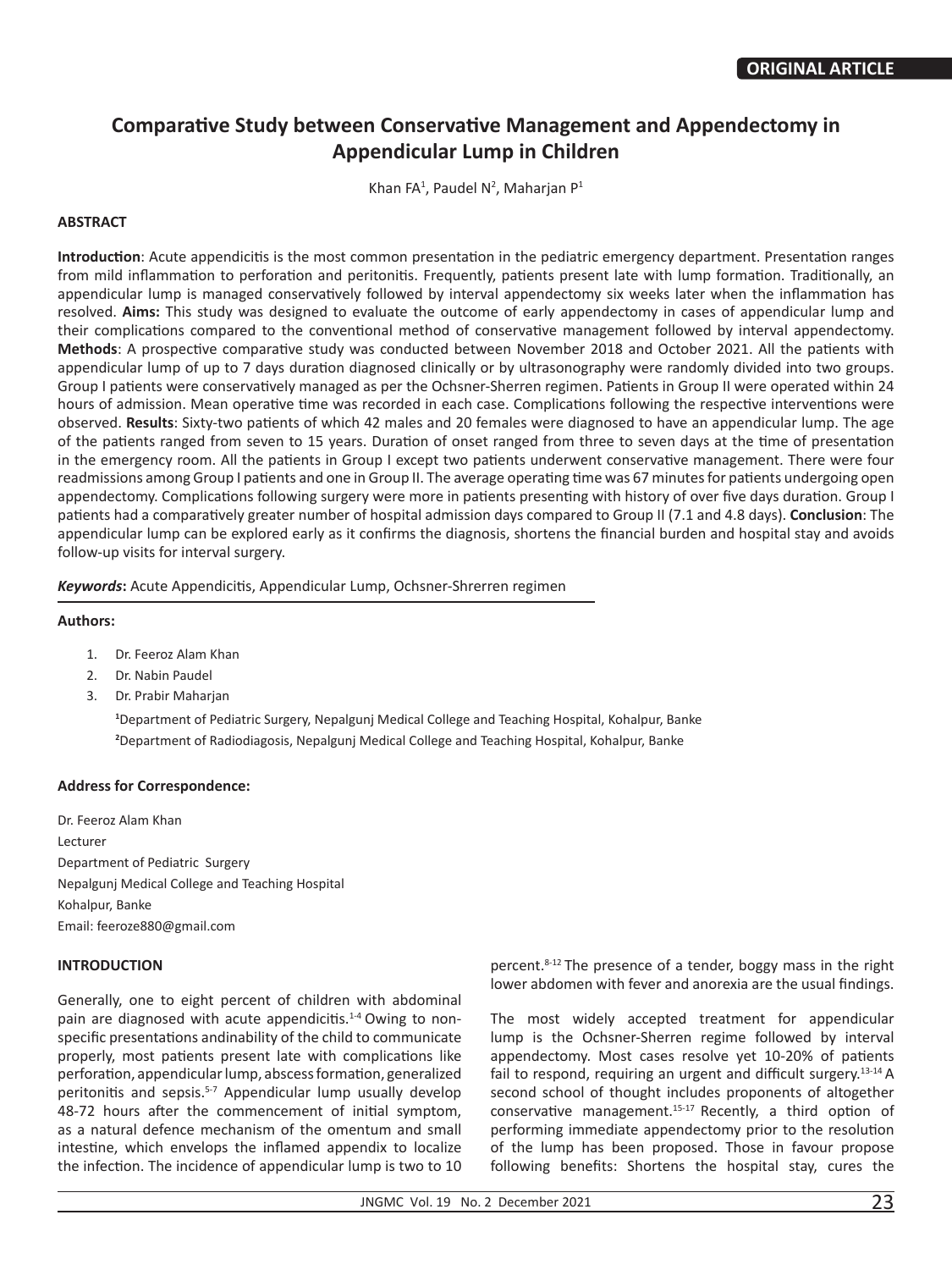disease, obviates the possibility of misdiagnosis of conditions like intussusception, ileocecal tuberculosis, and omental torsion, eliminates the necessity of re-admission and reinvestigation, without added morbidity.18 However, surgeons who oppose allude disadvantages such as difficulty in localizing the appendix, probability of spread of localized infection, injury to surrounding structures leading to fecal fistula and rarely requiring right hemicolectomy.<sup>19</sup> This study is a prospective comparative study to assess the outcome of early surgical management in the cases of the appendicular lump.

## **METHODS**

A prospective comparative study was conducted in the department of Pediatric surgery at Nepalgunj Medical College, Kohalpur from November 2018 to October 2021. Consent from patient's family was obtained after explaining the procedure in detail and ethical clearance was taken from the NGMC Institutional Review committee. The diagnosis was made after detailed history, physical examination, routine laboratory investigations, and abdominal ultrasonography as it is often difficult to palpate the appendicular lump in children due to irritability. Patients with history of recurrent appendicitis, appendicular lump with history of more than 7 days and patients with diffuse peritonitis were excluded from the study.

Patients with appendicular lump were randomly divided into two groups, each with 31 patients. Group I patients were conservatively managed as per the Ochsner-Sherren regime with hospitalization, intravenous fluid, broad-spectrum antibiotics, and analgesics. The patients' vitals and the size of the mass were regularly monitored. Patients were discharged after complete resolution of the mass and re-admitted after six to eight weeks for interval appendectomy. Patients in Group II were operated within 24 hours of admission. Patients in Group II were operated within 24 hours of admission under general anaesthesia. Lanz incision over the McBurney's point was made in all the cases. Muscles were split along the direction of their fibres. In difficult cases, the lanz incision was extended up by curvilinear and minimal muscle cutting up to the lateral border of rectus abdominis muscle.

#### **RESULTS**

The male-to-female ratio was 2.1:1 with 42 boys and 20 girls. The ages of the patients ranged from seven to 15 years. The duration of the symptoms before admission ranged from 3 to 7 days. The most common manifestations included abdominal pain in 100% of cases, pyrexia in 50(80%), and vomiting in 53(85%) patients. Other symptoms included constipation in 6(10%) and burning micturition in 2(3.3%). On physical examination, abdominal tenderness was present in 100% of the patients, rebound tenderness in 23 patients (37%), and guarding in 51 patients (82%). Lump in the right lower abdomen was palpable in 52 patients (84%). In the rest 10 patients, appendicular lump was diagnosed on abdominal ultrasound. Every patient had leucocytosis (Table I).

Of the 31 patients in Group I, two patients did not respond

to conservative treatment. Thus, appendectomy was done after 48 hours. In one patient, appendectomy could not be performed due to dense adhesion and so only a drain was placed. The average duration of hospital stay in Group I was 7.1 days. The post-operative period was uneventful. Interval appendectomy was performed in the remaining 30 patients after six weeks. There were four readmissions in this group. However, they were managed conservatively.

In Group II, surgical exploration within 24 hours of hospitalization was performed. In one patient, appendix was found to be normal. Instead, an omental torsion was identified which was eventually ligated and excised. Appendectomy was performed in all the cases. In nine patients (30%), abdominal drain was placed due to abscess formation. One patient developed fecal fistula on third postoperative day which healed spontaneously. Four (13.3%) had superficial surgical site infections, which were managed by regular dressings (Table III). There was one readmission due to wound dehiscence which was managed by secondary closure. There were no other local and systemic complications and no mortality. The average operating time was 67 minutes and the average length of hospital stay was 4.8 days (Table II). Successful surgical exploration in Group II patients were the patients who presented within three to seven days of symptoms. However, in patients with a history of 5 or more days, localization of appendix, dense adhesion, and bleeding-related problems are more marked. The data comparing the duration of hospital stay in either groups were statistically significant (p=0.045).

| <b>Symptoms/Signs</b>      | Appendicular Lump (%) |  |  |
|----------------------------|-----------------------|--|--|
| Abdominal pain             | 62                    |  |  |
|                            | (100%)                |  |  |
| Fever                      | 50                    |  |  |
|                            | (80%)                 |  |  |
|                            | 53                    |  |  |
| Vomiting                   | (85%)                 |  |  |
| Constipation               | 6                     |  |  |
|                            | (10%)                 |  |  |
|                            | $\overline{2}$        |  |  |
| <b>Burning Micturition</b> | (3.3%)                |  |  |
| <b>Tenderness</b>          | 62                    |  |  |
|                            | (100%)                |  |  |
|                            | 51                    |  |  |
| Guarding                   | (82%)                 |  |  |
| <b>Rebound Tenderness</b>  | 23                    |  |  |
|                            | (37%)                 |  |  |
|                            | 52                    |  |  |
| Lump in RIF                | (84%)                 |  |  |

*Table I: Symptoms and Signs of patients presenting with appendicular lump*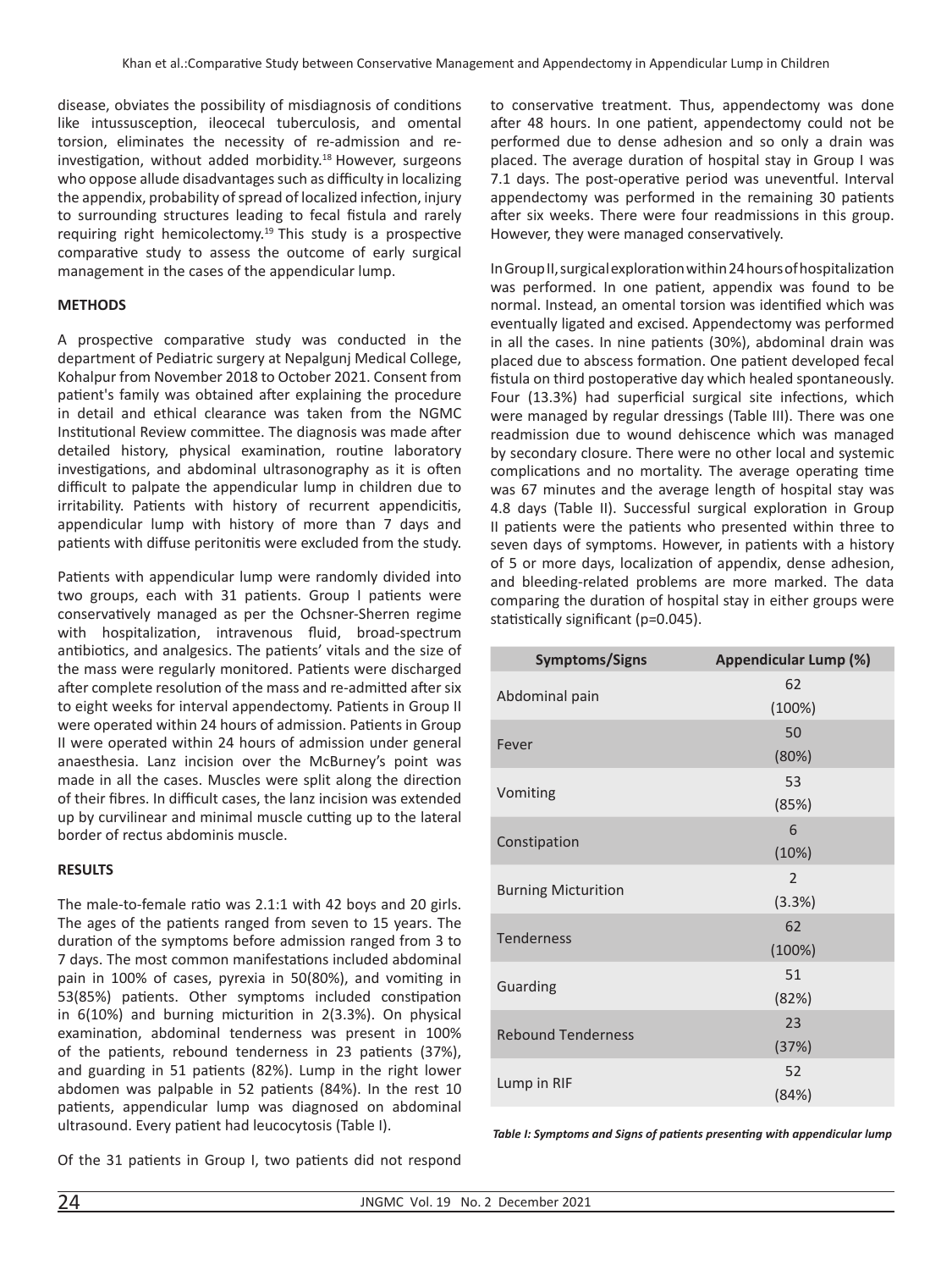| <b>Hospital Stay</b>      | <4 davs | days | days | $4 - 8$ 8-14 >14 days | Р.<br>value |
|---------------------------|---------|------|------|-----------------------|-------------|
| Group I<br>(conservative) | 00      | 24   | 05   | 02                    |             |
| Group II<br>(surgery)     | 20      | 10   | 01   | 00                    | 0.045       |

### *Table II: Duration of hospital stay*

| <b>Complications</b>              | Group I | <b>Group II</b> |
|-----------------------------------|---------|-----------------|
| Surgical site infection           |         |                 |
| Fecal fistula                     |         | 1               |
| Readmission                       |         | 1               |
| Misdiagnosis<br>(Omental Torsion) |         |                 |

#### *Table III: Complications*

#### **DISCUSSION**

Appendicular mass is one of the sequels of acute appendicitis which usually develops after 48 hours of inflammation. The inflamed appendix is walled off by the omentum and bowel loops, often by the edematous cecum and ileum, which can be palpable in the right iliac fossa.<sup>20-22</sup> It is more common in extremes of age (children and elderly). About 2-10% of children presenting with acute appendicitis have an appendicular lump.<sup>23</sup>

A similar study conducted by Malik AM and Shaikh NA showed early surgery was relatively easier and there were more complications in the interval appendectomy group. The conclusion was that immediate surgery is the better management as it saves time, ensures total recovery during the initial admission, and excludes other pathology. The results of our study support the mentioned conclusion and agree with the authors' study.<sup>24</sup>

Kaya B and et al conducted a study on forty-seven patients with appendicular lump who were operated within 24 hours after admission. A simple appendectomy was performed in 38 patients and 29 patients were discharged and followed up without any complication after surgery. The authors concluded that immediate appendectomy in appendicular mass is a safe and effective alternative to conservative management. Similarly, Meena HC and et al conducted a retrospective study in which the average duration of hospital stay was 5 days for people undergoing early surgery compared to 11 days in patients undergoing conservative treatment. The study also emphasized the advantage of lesser economic burden, fewer chances of readmission, and no reported major complications during follow-up. Our study showed similar results and supported early intervention.<sup>23-25</sup>

Agarwal VK and Agrawal Sonal conducted a retrospective study of 52 patients having appendicular lump and immediate surgery was addressed as better management plan due to similar reasons listed above. The average hospital stay for patients who underwent surgery was four days compared to 12 days in conservative treatment group.<sup>26</sup>

Pandey C and et al studied 632 patients in which only 62 had an appendicular lump. The mean hospital stay of the early intervention group was four days while patients who were managed conservatively had 10 days. Complications like residual abscess, intestinal obstruction, failure to treatment, and readmission were not observed.<sup>13</sup>

Management of appendicular lump is still controversial and debate over managing it early or after few weeks is neverending. However, as children and elderly groups of people pose a higher probability of perforation due to less developed greater omentum and atherosclerosis respectively, early intervention in children has been supported by numerous studies from numerous countries. Recurrence rates ranging between 6.6% and 13.7% have been reported in an appendicular lump if treated conservatively.<sup>27</sup>

## **LIMITATIONS**

The duration of the study and the follow-up period were relatively short. The results were based on a single centre study with relatively small sample size, hence more multimodal randomized controlled trials and reviews are required to specify guidelines for the management of appendicular lump.

## **CONCLUSION**

Appendicular lump of three to seven days duration can be safely explored with fewer post-operative complications. It cures the problem completely, reduces the cost and duration of hospital stay, and obviates the chance of misdiagnosis. Nevertheless, our results reveal that the benefits of early appendectomy overweigh that of interval appendectomy.

## **REFERENCES**

- 1. Addiss DG, Shaffer N, Fowler BS, Tauxe RV. The epidemiology of appendicitis and appendectomy in the United States. Am J Epidemiol. 1990;132:910–25.
- 2. Albiston E. The Role of Radiological Imaging in the Diagnosis of Acute Appendicitis. Can J Gastroenterol. 2002;16:451–63.
- 3. Bachoo P, Mahomed AA, Ninan GK, Youngson GG. Acute appendicitis: the continuing role for active observation. Pediatr Surg Int. 2001;17:125–8.
- 4. St. Peter S. Ashcraft's Pediatric Surgery. Appendix. 5th ed. Philadelphia: Saunders; 2010;549-556
- 5. Rothrock SG, Pagane J. Acute appendicitis in children: emergency department diagnosis and management. Ann Emerg Med. 2000;36:39–51.
- 6. Almaramhy HH. Acute appendicitis in young children less than 5 years. Ital J Pediatr. 2017;43(1):1-9.
- 7. Puri P, Boyd E, Guiney EJ, O'Donnell B. Appendix mass in the